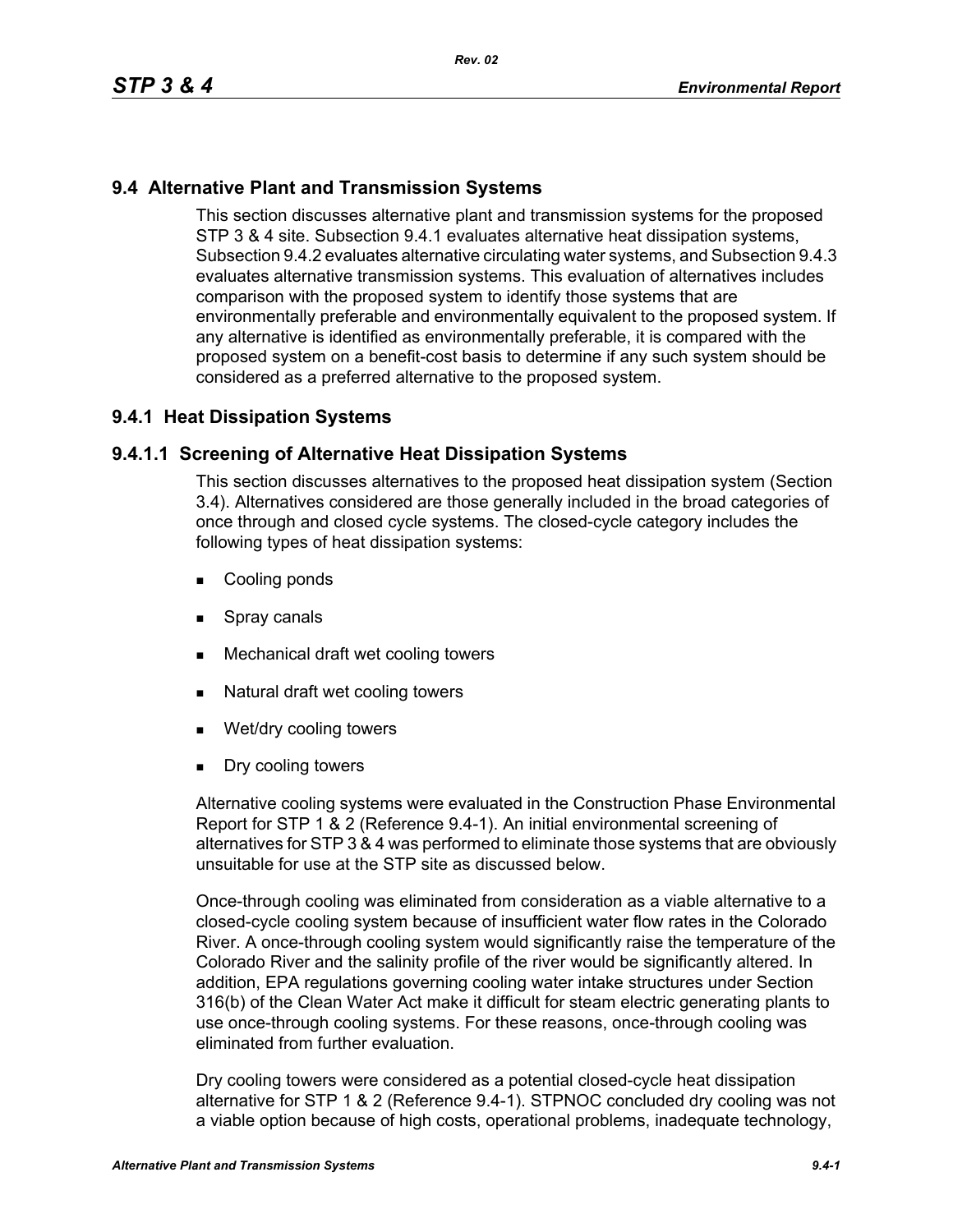and a lack of sufficient operating experience with large nuclear generating units. In its preamble to the final rule addressing cooling water intake structures for new facilities (66 FR 65256; December 18, 2001), EPA rejected dry cooling as the best available technology for a national standard for similar reasons. Dry cooling carries high capital and operating and maintenance costs. Manufacturers of large steam turbines have not yet developed turbine designs for reliable and efficient operation over the wide range of backpressures required for dry cooling towers. Dry cooling has a detrimental effect on electricity production by reducing the efficiency of steam turbines. Dry cooling requires the facility to use more energy than would be required with wet cooling towers to produce the same amount of electricity. This energy penalty is most significant in the warmer southern regions during summer months (periods of maximum dry-bulb temperature) when the demand for electricity is at its peak, such as the location of the STP facility. The energy penalty would result in an increase in environmental impacts as replacement generating capacity would be needed to offset the loss in efficiency from dry cooling. EPA concluded that dry cooling is appropriate in areas with limited water available for cooling or where the source of cooling water is associated with extremely sensitive biological resources (e.g., endangered species, specially protected areas). The site-specific conditions do not warrant further consideration of dry cooling for STP 3 & 4.

Four closed-cycle evaporative cooling tower systems, a closed-cycle spray canal, and a closed-cycle cooling reservoir were evaluated in detail for STP 1 & 2, including their economic costs and environmental impacts. These same alternatives are considered for STP 3 & 4. A screening comparison of the alternatives is provided in Table s 9.4-1 and 9.4-2. The analysis presented in the Construction Phase Environmental Report for STP 1 & 2 considered alternative systems for two net 1250 MWe nuclear generating units. The relative impacts of the heat dissipation system alternatives would be similar for the ABWR units (net 1300 MWe each) proposed as STP 3 & 4. Consequently, the evaluation presented in the Construction Phase Environmental Report for STP 1 & 2 (Reference 9.4-1) serves as the basis for the comparison of heat dissipation alternatives for STP 3 & 4.

## **9.4.1.1.1 Cooling Pond**

This section describes and evaluates the feasible alternative heat dissipation systems that use a closed-cycle cooling reservoir. As described in Section 3.4, a closed-cycle cooling system using the existing Main Cooling Reservoir (MCR), supplemented by mechanical draft cooling towers, is the preferred alternative for STP 3 & 4. Because of the intermittent nature of makeup water pumping operations (see Section 3.4), storage capacity is required to account for losses that occur during periods when no makeup water is available to offset them. In a simulated operation of the MCR over the projected 40-year operating life of STP 1 & 2 (Reference 9.4-1), STPNOC determined that a maximum storage volume of 162,400 acre-feet was required. An additional 24,600 acre-feet are required to provide sufficient cooling surface area to maintain reasonable plant efficiency for STP 1 & 2 following the worst drought period on record.

As an alternative to the 7000-acre surface area selected for the MCR, a reduced MCR area of 3500 acres was previously considered as part of the initial STP 1 & 2 site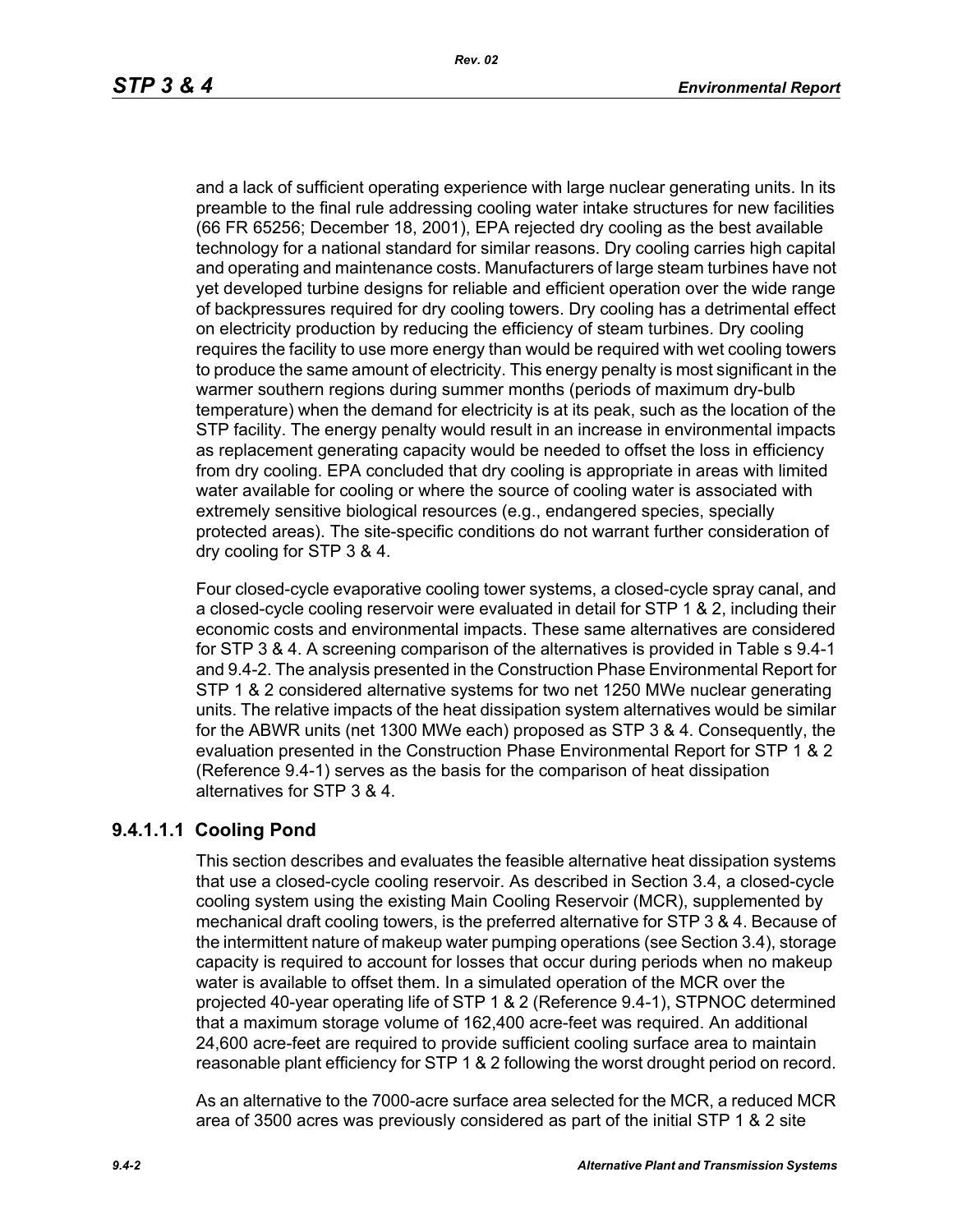evaluation. The reduction in MCR surface area reduced the net natural evaporative losses; however, the remaining losses still resulted in an estimated total storage requirement of 126,000 acre-feet. This storage volume would require a normal operating elevation for the reduced area MCR of 58.3 ft mean sea level (MSL). STPNOC considered a normal maximum operating level higher than approximately 49 feet MSL to be impracticable given the limitations on plant layout and design. The potential effects resulting from a breach of the MCR embankment and the subsequent rush of water into the plant and the economics of the embankment construction make the higher operating level impractical. Consequently a 7000-acre reservoir was selected as the design basis for the STP site.

STPNOC concluded in the STP 1 & 2 construction phase ER that the 7000-acre MCR would provide adequate cooling capacity for a design thermal load of approximately 5000 MWe. This is roughly the combined load of STP 1 & 2 (two 1250 MWe units) and 3 & 4 (two 1300 MWe units). STPNOC recently reevaluated the thermal performance of the MCR and concluded the cooling capacity was adequate to support the heat load of STP 1 & 2 and STP 3 & 4.

Makeup water would be pumped to the MCR on an intermittent basis from the estuarine portion of the Colorado River. If necessary, blowdown from the MCR would be discharged to the river. The makeup and blowdown requirements for the MCR are described in Section 3.4.

For the spray canal and cooling tower alternatives in the STP 1 & 2 construction phase ER, STPNOC evaluated the withdrawal of makeup water from the freshwater portion of the Colorado River upstream of the Fabridam near Bay City, and transport of this water supply to the STP site via canal. Because of water availability considerations and thermal regulations for the Colorado River, STPNOC had estimated an 1800-acre storage reservoir for makeup water and a 325-acre holding reservoir for blowdown would be required to operate the spray canal and cooling tower alternative systems for STP 1 & 2 (Reference 9.4-1). For the application of these alternative heat dissipation systems to STP 3 & 4, STPNOC assumed the MCR could perform the functions of the additional reservoirs and the only land requirements would be those associated with the cooling system components (e.g., spray canal or cooling towers, piping, intake and return structures). Other attributes of these heat dissipation alternatives are described in the following sections.

### **9.4.1.1.2 Spray Canal**

This alternative would add a new canal equipped with an array of spray modules to promote evaporative cooling. The spray canal evaluated for STP 1 & 2 had an effective length of 20,250 feet and a width of 200 feet. The power spray modules would be placed in rows of four across the canal and spaced approximately 180 feet apart in the direction of flow in the canal. Each spray module would contain a single nozzle powered by a 75-horsepower motor. Each pass would consist of a row of four spray nozzles across the canal. The canal would contain 448 power spray module units and 112 passes with each module floating on the surface of the water.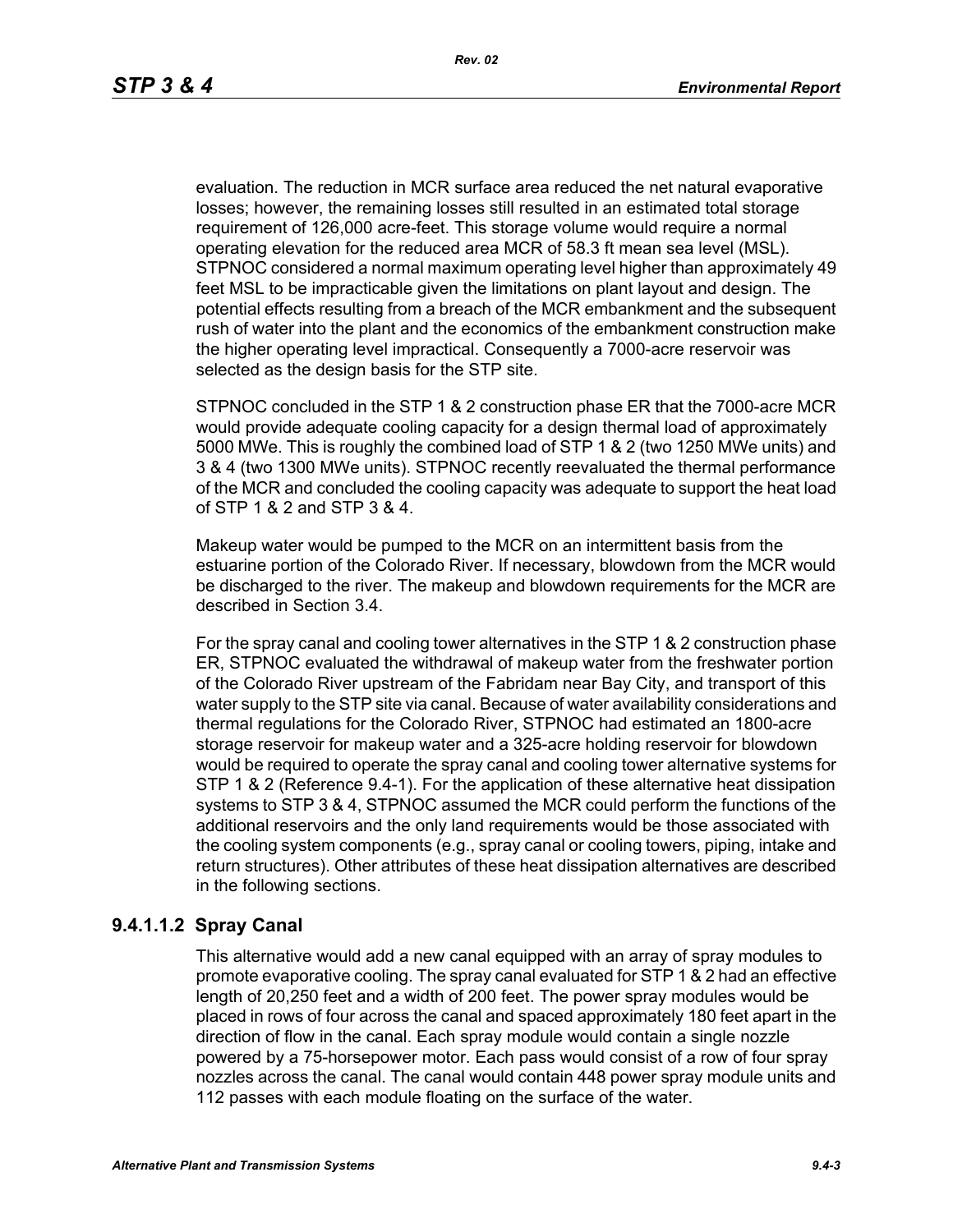*Rev. 02*

Condenser water would be cooled by pumping the water in the canal through the spray nozzles, thereby breaking the water into small droplets. The spray from each nozzle would rise to a height of approximately 16 feet and fall in a circular pattern with a diameter of approximately 50 feet at the surface of the canal. Since the water droplets are cooled by evaporation and by sensible heat transfer, due to increased surface area of the water droplets, the water temperature falling back into the canal is reduced. Circulation of the cooling air would be provided by the prevailing wind at the ambient temperature and by the vertical velocity resulting from the increased buoyancy of the warm, moist air.

## **9.4.1.1.3 Mechanical Draft Wet Cooling Towers**

This alternative consists of three towers, each containing 12 cells, for each nuclear generating unit. The towers would be located with their longitudinal axes parallel to the direction of prevailing wind to minimize aerodynamic downwash of the exhaust plumes to ground level and to enhance the merging of the exhaust plumes from adjacent cells, increasing the plume rise. Ground-level fogging and icing would be minimized as would the channeling of moist air from the exhaust of one tower to the intake of another. A fan would be located near the top of each cell, to draw ambient air into and through the cell. The warmed water from the condenser would be cooled by evaporative and sensible heat transfer by contact with the ambient air in the fill (packing) section of each cell.

## **9.4.1.1.4 Natural Draft Wet Cooling Towers**

This alternative consists of a single hyperbolic tower, 500 feet high, for each nuclear generating unit. The density difference between the ambient air outside the tower and the warm moist air inside would provide the driving force for the air circulation through the tower. The natural draft tower must be relatively tall to achieve adequate air flow rates through the tower. Circulating water leaving the condenser is sprayed by nozzles into the fill section of the tower, where the droplets are brought in contact with the circulating air. The water is cooled through evaporative and sensible heat transfer. Because of the relatively high release points and the buoyancy of the plumes from natural draft towers, recirculation of the exhaust between towers is generally not encountered. The positioning of natural draft towers within the STP site boundaries is less critical than for other evaporative heat dissipation alternatives.

# **9.4.1.1.5 Mechanical Draft Wet/Dry Cooling Towers**

This alternative consists of four towers, each containing 12 cells, for each nuclear generating unit. Similar to the mechanical draft towers discussed previously, these towers would be located with their longitudinal axes parallel to the direction of prevailing wind to minimize recirculation of the exhaust plume. STPNOC evaluated a parallel path variety of wet/dry cooling towers in which the air-cooled heat exchanger is located above an evaporative wet section. The wet section of the tower would be similar to that of the mechanical draft wet tower described above. Warmed water from the condenser first passes through the tube side of the air-cooled heat exchanger, where it is cooled by a stream of ambient air. A fan located above the dry section draws the ambient air through the tower. The partially cooled water then passes through the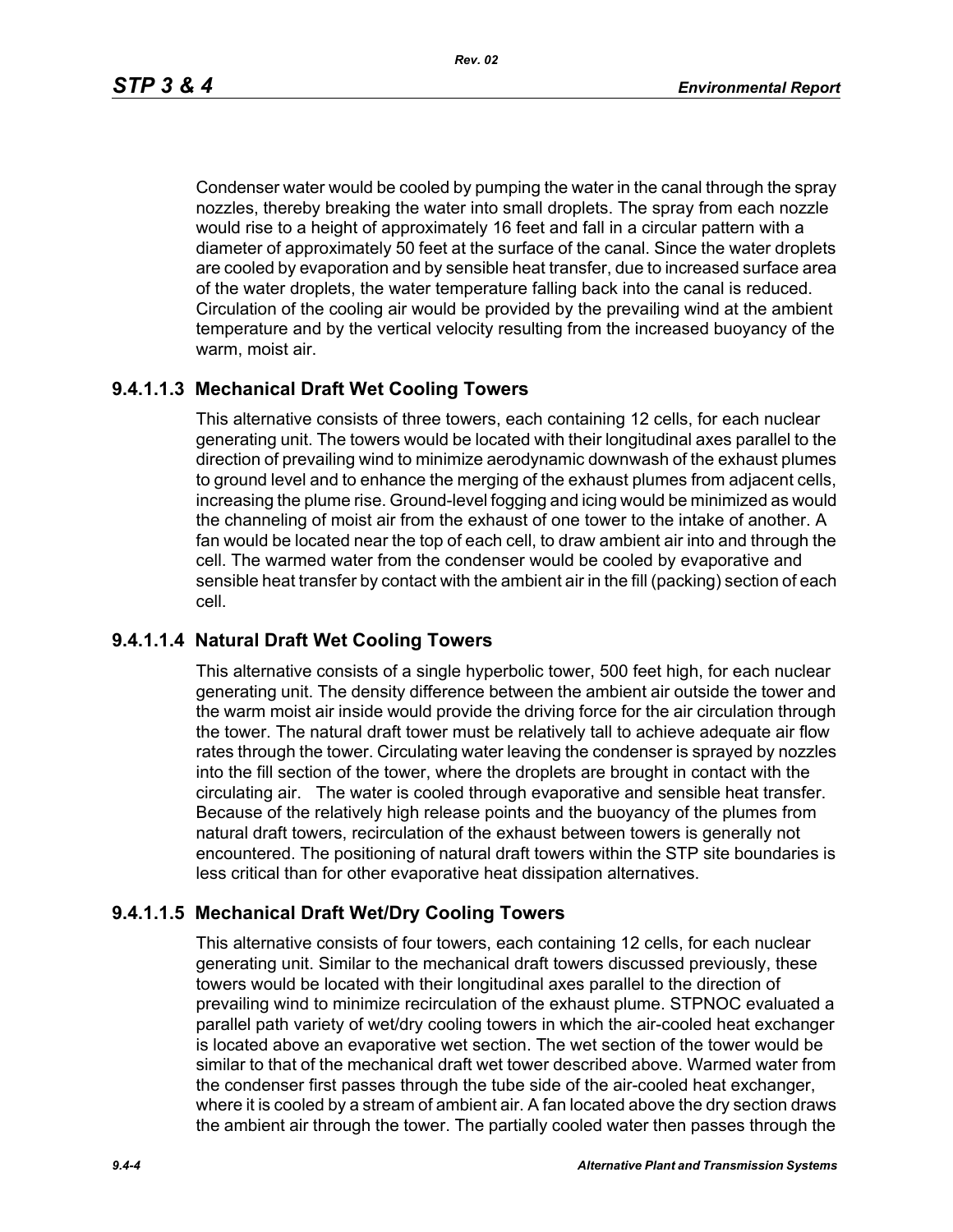wet section of the tower, where it is further cooled by evaporative and sensible heat transfer. The air streams from both the wet and dry sections of the tower are thoroughly mixed before being exhausted to the atmosphere. The mixed exhaust stream is in an unsaturated condition which reduces the potential for fogging. For the type of wet/dry towers under consideration, the relative humidity of the exhaust air would be approximately 70% over the entire range of operating conditions.

This type of cooling tower is used primarily in areas where plume abatement is necessary for aesthetic reasons or to minimize fogging and icing produced by the tower plume. Wet/dry cooling towers use approximately two-thirds to one-half less water than wet cooling towers (Reference 9.4-2). Neither of these advantages is significant for the STP site. Additionally, somewhat more land is required for the wet/dry cooling tower because of the additional equipment (fans and cooling coils) required in the tower assembly. The same disadvantages described above for dry cooling towers would also apply to the dry cooling portion of the wet/dry cooling tower. The dry cooling process is not as efficient as the wet cooling process because it requires the movement of a large amount of air through the heat exchanger to achieve the necessary cooling. This movement is accomplished by fans. This results in less net electrical power for distribution. Consequently, there would be an increase in environmental impacts because a replacement generating capacity would be needed to offset the loss in efficiency from dry cooling.

## **9.4.1.1.6 Fan-Assisted Natural Draft Cooling Towers**

Fan-assisted natural draft towers combine some of the characteristics of mechanical and natural draft towers. This alternative consists of three cooling towers for each nuclear generating unit. For STP 1 & 2, STPNOC had evaluated a tower height of 176.5 feet and base diameter of 206 feet. Each tower is equipped with a single fan near the exit of the tower. Air circulation is achieved by both the forced draft produced by the fan and the natural draft resulting from the difference in density between air inside and outside of the tower. Recirculation of warm moist air between towers would occur infrequently given the discharge height of the tower.

#### **9.4.1.2 Analysis of Alternative Heat Dissipation Systems**

Six closed-cycle cooling systems are considered suitable heat dissipation systems for the STP site and are evaluated in detail. A cooling pond (the MCR) was selected as the preferred alternative and evaluated in Chapters 4 and 5 of the ER. In accordance with NUREG-1555, the five alternative heat dissipation systems were evaluated for land use, water use, and other environmental requirements. The screening comparison of these alternatives is presented in Tables 9.4-1 and 9.4-2. None of the alternative systems is considered environmentally preferable to the MCR, which is the proposed heat dissipation system for STP 3 & 4.

#### **9.4.2 Circulating Water Systems**

In accordance with NUREG-1555, this section considers alternatives to the following components of the plant circulating water system:

intake systems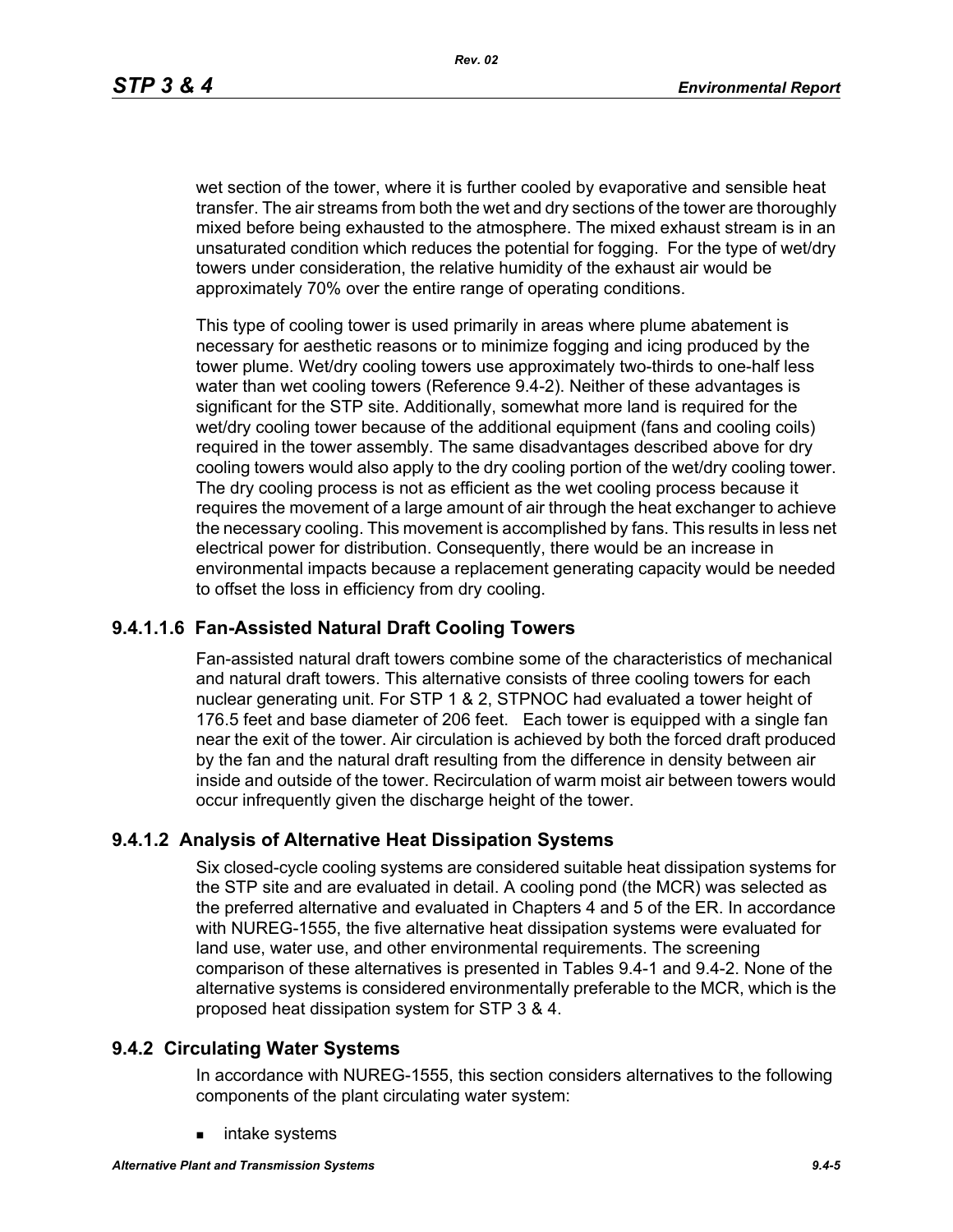- discharge systems
- water supply
- water treatment

NUREG-1555 indicates that the applicant should consider only those alternatives that are applicable at the proposed site and are compatible with the proposed heat dissipation system. As discussed in Section 9.4.1, six closed-cycle cooling systems are considered viable heat dissipation systems for the STP site.

Heat dissipation with each of the alternative systems relies on evaporation for heat transfer. The water from the cooling system lost to the atmosphere through evaporation must be replaced. In addition, this evaporation would result in an increase in the concentration of solids in the circulating water. To control solids, a portion of the recirculated water must be removed, or blown down, and replaced with fresh water. In addition to the blowdown and evaporative losses, a small percentage of water in the form of droplets (drift) would be lost from the cooling tower systems. Makeup water pumped from the Colorado River intake structure (Subsection 9.4.2.1) would be used to replace water lost by evaporation, blowdown, and drift from the cooling systems. Blowdown water would be returned to the river via a discharge structure at the shoreline (Subsection 9.4.2.2).

#### **9.4.2.1 Intake Systems**

Standard technical practice was followed in siting and designing the makeup water intake structure at the Colorado River for the original plant. The intake structure was designed originally to serve four units, so no additional design modifications are required for this project. The intake bays, fish screens, trash racks, and bypass system are already operational for STP 1 & 2. The refurbishment of the intake structure to accommodate STP 3 & 4 will consist of installing new pumps and traveling screens in existing housings.

As described in Subsection 5.3.1.2, when required, water will be pumped from the Colorado River through a shoreline intake system at 0.5 feet per second, and passed through trash racks and through traveling screens with a 3/8-inch (9.5 millimeters) mesh. The traveling screens will operate intermittently to coincide with the intermittent withdrawal of river water. Fish collected on the screens can be returned to the river by being washed off and sluiced through a fish bypass pipe. The point of return is at the downstream end of the intake structure, approximately 0.6 meters (2 feet) below normal water elevation.

Approach and through-screen velocities are regulated by EPA and the states and subject to review under best management practices (40 CFR 401.14). The approach velocity for STP 1 & 2 was designed to be 0.5 feet per second (Subsection 5.3.1.2). The approach velocity of 0.5 feet per second is not expected to change when STP 3 & 4 become operational (Subsection 5.3.1.2). Alternate locations for the STP 3 & 4 water intake would increase the amount of land impacted by construction. In addition, pumping costs could increase because of a longer distance from the makeup water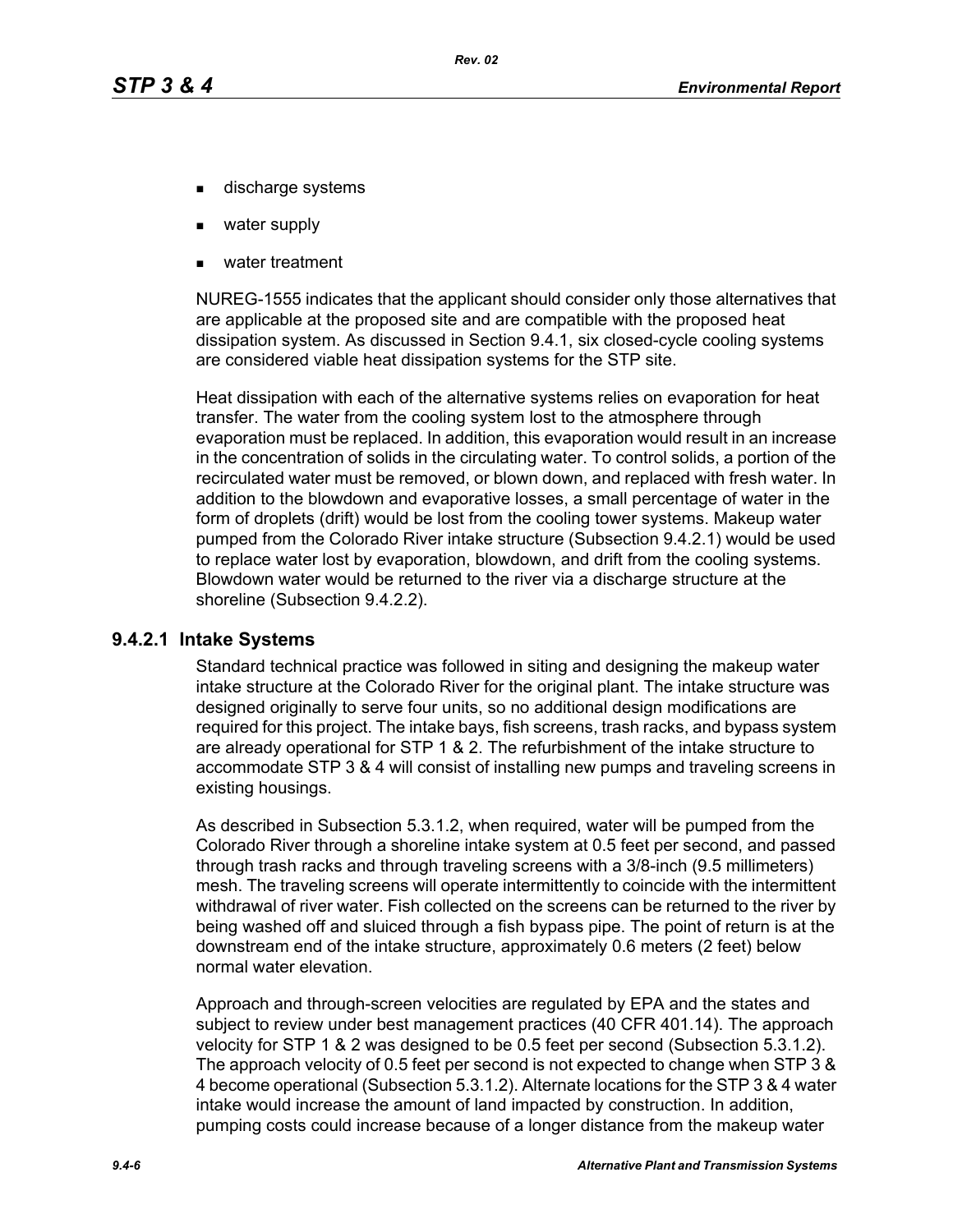intake to the MCR. No environmentally preferable alternatives to the use of the existing makeup water intake structure or alternative locations for a makeup water intake structure were identified.

As part of the proposed heat dissipation system, STPNOC considered four potential designs/locations for the STP 3 & 4 circulating water intake structure at the MCR.

- **D** Option 1 Intake structure located along the dike separating the STP 1 & 2 circulating water intake structure and return.
- $\Box$  Option 2 Intake structure located to the west of the combined STP 1 & 2 and STP 3 & 4 circulating water return flows, intakes and discharges separated by dikes.
- **D** Option  $3$  Offshore intake positioned directly south of the STP 1 & 2 intake structure. Piping from intake to run through the dike to a shoreline structure located to the west of the STP 1 & 2 intake
- **D** Option  $4$  Intake structure located immediately adjacent to the STP 1 & 2 intake structure, portion of dike removed to accommodate placement of STP 3 & 4 intake structure between STP 1 & 2 intake and discharge outfall

Table 9.4-3 provides a comparison of these alternative circulating water intake designs/locations. Option 1 was selected as the preferred alternative. Each of the other options had at least one factor (cooling efficiency, construction cost, interference with ongoing plant operations) that prevented it from being a viable option. None of the other options were environmentally preferable to the proposed design.

### **9.4.2.2 Discharge Systems**

As described in Section 3.4, the circulating water system for STP 3 & 4 would be a closed-cycle cooling reservoir system. All cooling system discharges, including blowdown from the mechanical draft cooling towers that serve as the Ultimate Heat Sink (UHS), would be discharged to the MCR via a new circulating water return. The design is similar to the existing circulating water return for STP 1 & 2. No environmentally preferable alternatives to the proposed return were identified.

A dike will separate the circulating water intake structure and return to avoid recirculation and to promote cooling efficiency by lengthening the cooling water flow path. The new circulating water return from STP 3 & 4 would be located adjacent to the existing STP 1 & 2 return. The location of the return and placement of dikes would be determined by the location of the circulating water intake structure for STP 3 & 4 and associated pipe routing (see Subsection 9.4.2.1).

MCR water quality, and thus the quality of any blowdown water from the MCR, is maintained by selective diversion from the Colorado River during high river flow conditions (>1200 cubic feet per second). The maximum operating level of the MCR was increased from 45 to 47 feet MSL to take advantage of reservoir makeup opportunities when river flows are high. Projections on water quality in the MCR and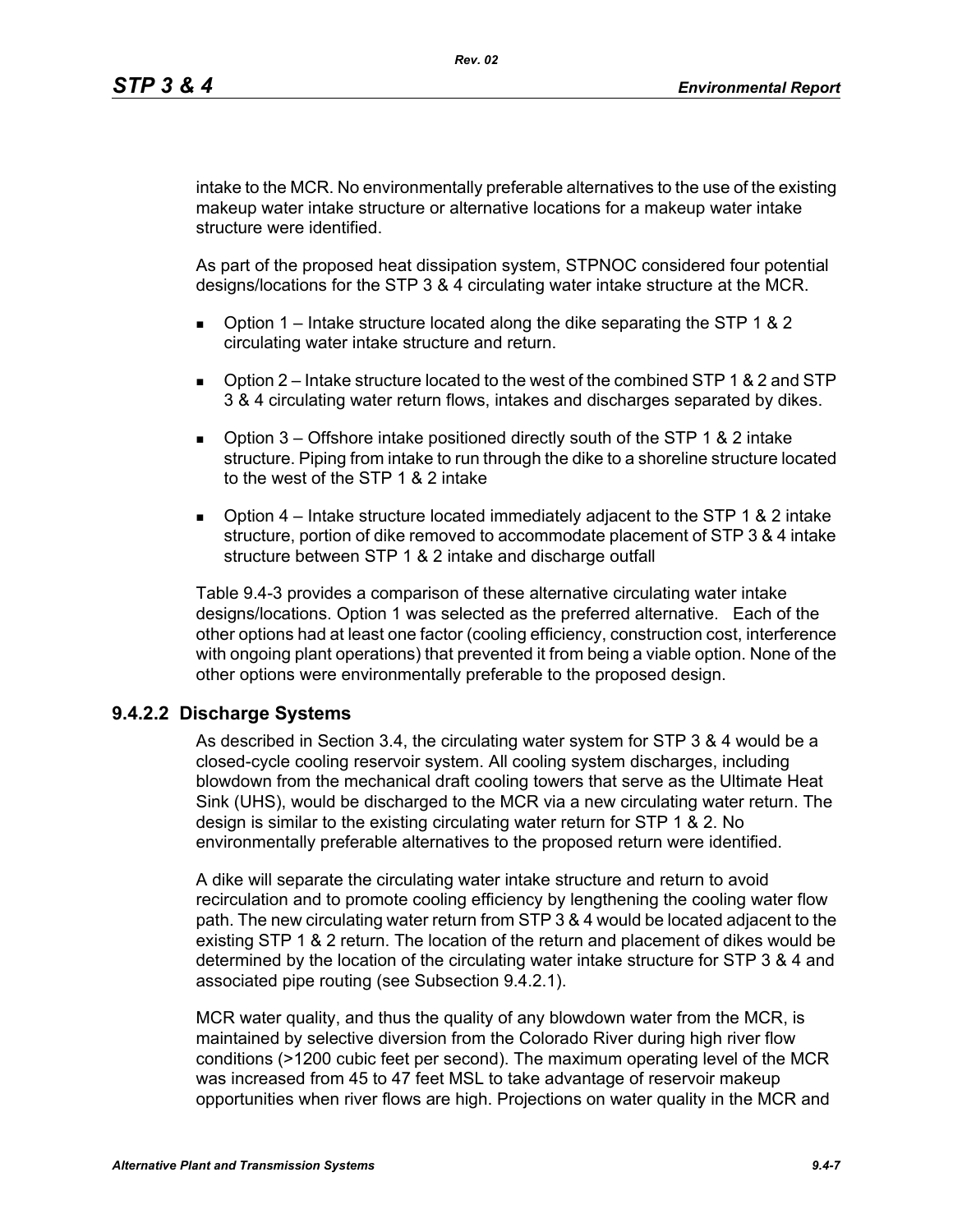additional upstream demands on the Colorado River could necessitate the use of the permitted reservoir blowdown system to maintain water quality (Reference 9.4-3).

As discussed in Section 3.4, blowdown from the MCR would be directed to the Colorado River via the existing blowdown structure, which includes a 1.1-mile-long discharge line that extends downstream along the west bank of the river and is equipped with seven discharge ports. One or more of the ports may be opened, depending on river flows, to promote rapid mixing of the effluent. Because the blowdown flow would be a small percentage of the Colorado River flow (Subsection 5.3.2), the effect on temperature downstream in the Colorado River would be negligible, and limited to an area in the immediate vicinity of the blowdown line. Similarly, chemical discharges would mix quickly with the larger freshwater flow of the Colorado River and impacts to aquatic communities will be small. Because STPNOC has proposed to use the existing blowdown structure and the impacts of its operation are SMALL, no consideration of alternatives to the proposed design was needed.

#### **9.4.2.3 Water Supply**

The Colorado River would supply makeup water to the MCR to replace evaporative and seepage losses. Circulating water would be withdrawn from the MCR for condenser and turbine system cooling. The circulating water would be returned to the MCR. Groundwater wells would provide makeup water to the UHS (two mechanical draft cooling towers) and, indirectly (as blowdown from the towers) to the MCR. During normal operation, approximately 500 gpm of groundwater would be returned as surface water to the MCR (Table 3.3.1).

Hydrological studies in support of construction of STP 1 & 2 (Reference 9.4-1) showed a dependable supply of unappropriated water in the Colorado River during the six winter months of October through March. These studies involved an assessment for the years 1949 to 1971, and indicated that this water supply can be supplemented from flood flows during the other periods of the year. These conclusions remain valid for STP 3 & 4. The 7000-acre MCR is required for storage given the recurrence of droughts. Reservoir water quality is maintained by selective pumping from the Colorado River during high flow conditions. STPNOC has developed guidelines for water management during drought conditions that require actions at decreasing MCR levels. These guidelines allow water quality to be reduced in order to maintain MCR level during drought conditions (Reference 9.4-3).

In support of STP 1 & 2, STPNOC considered obtaining makeup water for the MCR from the Gulf of Mexico. While the use of makeup water from the Gulf of Mexico on a continuous basis would reduce the required size of the MCR, the costs associated with transporting makeup water and returning blowdown approximately 18 miles to the Gulf of Mexico make this alternative economically unattractive in comparison to using estuarine water from the Colorado River. Use of salt water from the Gulf of Mexico was also less desirable than the use of estuarine waters because of engineering problems associated with saltwater operation and because of the ecological impacts associated with the long pipeline and with the withdrawal of makeup water from, and the discharge of blowdown to, the Gulf. This alternative is not environmental preferable to the proposed makeup water supply from the Colorado River.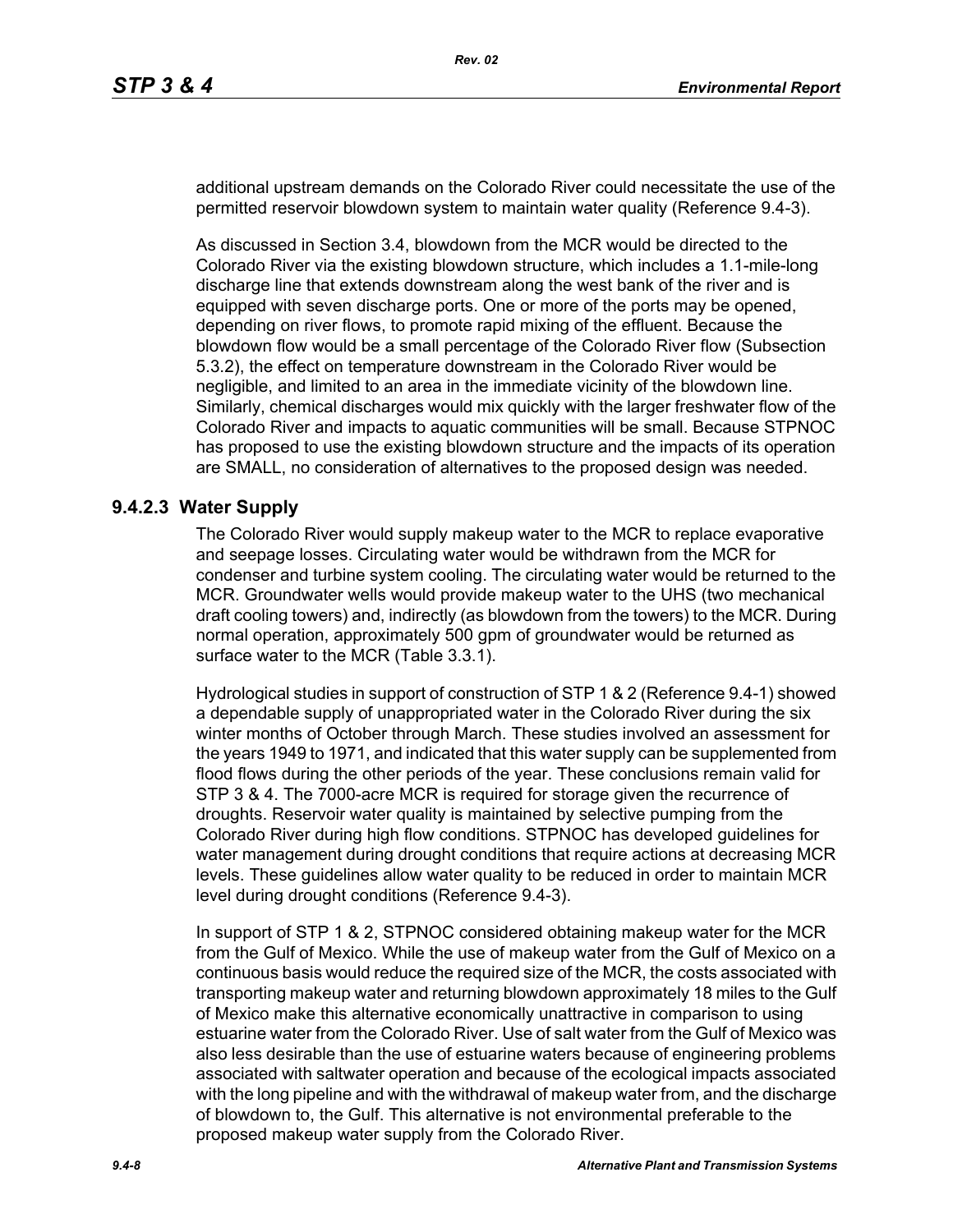In the case of the cooling reservoir, makeup water would be pumped on an intermittent basis from the estuarine portion of the Colorado River. The makeup and blowdown schemes for the MCR are described in Section 3.4. In the case of the spray canal or cooling tower systems, makeup water would be withdrawn from the freshwater portion of the Colorado River above the Fabridam near Bay City. The makeup water would be transported to the site via canal. Because of water availability considerations and thermal regulations for the river, STPNOC estimated an 1800-acre storage reservoir for makeup water and a 325-acre holding reservoir for blowdown would be required to operate the spray canal or cooling tower alternative heat dissipation systems (Reference 9.4-1). In evaluating alternative heat dissipation systems for STP 3 & 4, STPNOC assumed the functions of these additional reservoirs could be performed by the existing MCR with water supplied from the freshwater portion of the Colorado River. Construction of these additional reservoirs would not be environmentally preferable to use of the existing MCR.

STPNOC estimates that a supply of approximately 60,000 acre-feet per year of makeup water from upstream sources would be required to operate the spray canal or cooling tower alternative systems for STP 1 & 2 during years of relatively low rainfall and high gross evaporation from the onsite reservoir. The cost of purchasing makeup water from the reservoirs near Austin was estimated at \$15 per acre-foot during the planning for STP 1 & 2 (Reference 9.4-1) and would be higher now. In the case of the cooling pond (MCR) alternative, makeup water could be supplied from the estuarine portion of the Colorado River for the cost of pumping. Alternative sources of water, such as the use of the reservoirs near Austin, would represent a future loss of that freshwater supply for alternative uses and would not be environmentally preferable to the current STP water supply from the estuarine portion of the Colorado River.

#### **9.4.2.4 Water Treatment**

As described in Subsection 3.3.2, the Colorado River would be the source of makeup water to the MCR which provides cooling for the new units' circulating water system. This water supply would be treated by injecting biocides at the intake structure to control biofouling in the circulating water system and associated piping. Because STP 3 & 4 would use the same water supply as the existing units, STPNOC expects that makeup and process water for the proposed units would be treated in the same manner.

Biocides or chemical additives would be from those approved by the U.S. Environmental Protection Agency or the state of Texas and the volume and concentration of each constituent discharged to the environment would meet the requirements established in the Texas Pollutant Discharge Elimination System (TPDES) permit. This permit would be revised, as necessary, to accommodate the construction and operational needs of STP 3 & 4. The final choice of water treatment chemicals or combination of chemicals would be dictated by makeup water conditions, technical feasibility, economics, and discharge permit requirements. Since the discharges from the system would be subject to TPDES permit limitations that consider aquatic impacts, these limitations would ensure that there would be no significant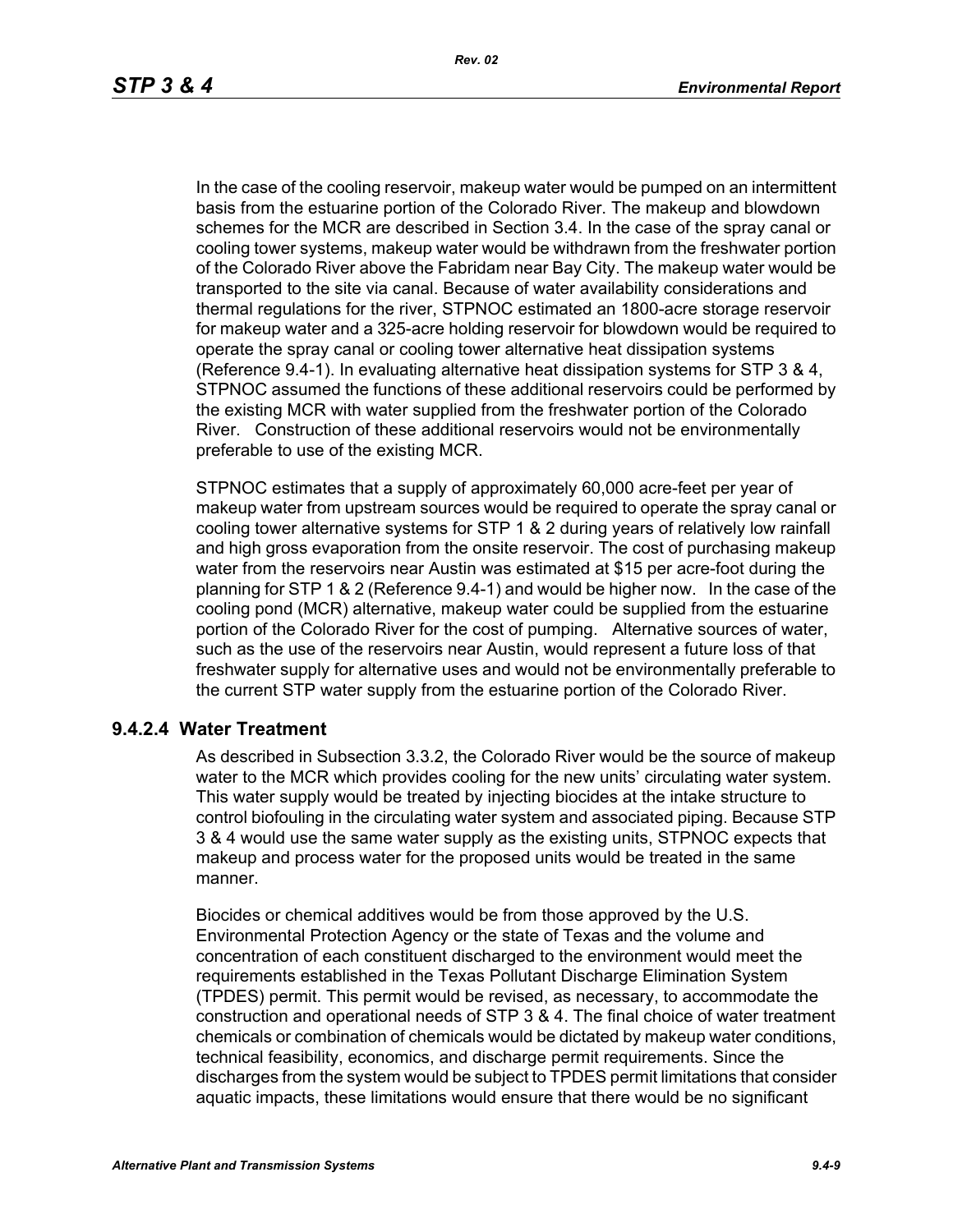impact from these discharges and, thus, different water treatment chemicals would be not be environmentally preferable to the existing impacts.

## **9.4.3 Transmission Systems**

New 345kV towers and lines would be constructed from the new STP 3 & 4 switchyard to connect to existing transmission lines on the STP site. Some modifications to the transmission system would be required; however, no new transmission lines or offsite rights-of-way would be associated with STP 3 & 4. Because the additional power provided by STP 3 & 4 would be transmitted over without significant additional environmental impacts, no new transmission system alternatives were considered.

Some modifications to the transmission system would be required. The Electric Reliability Council of Texas (ERCOT) Screening Study (Reference 9.4-4) calls for approximately 20 miles of conductor replacement to accommodate the additional current. There would be no change in line voltage and no new corridors would be needed. As discussed in Section 3.7, some towers would be replaced in order to maintain the National Electric Safety Code (NESC) standards in sag clearance.

To reduce the potential of vehicle-to-ground short-circuit shock to vehicles parked beneath the lines, all existing STP transmission lines are currently designed to provide clearances consistent with the NESC 5-milliamp rule and AEP and CenterPoint engineering standards. The upgrade of the existing transmission system described in Section 3.7 and Subsection 2.2.2.2 would likely change the geometry of the power lines, because the new conductors would sag differently and new towers would likely be taller. All transmission lines would continue to comply with the NESC and AEP and CenterPoint engineering standards.

The ERCOT Screening Study (Reference 9.4-4) identifies that some system improvements are needed to reduce thermal overloads caused by increased energy exports that would come from STP associated with the proposed interconnection. As discussed in Subsection 3.7.1, electrical design parameters, including transmission design voltage or voltages, line capacity, conductor type and configuration, spacing between phases, minimum conductor clearances to ground, maximum predicted electrical-field strength(s) at 1 meter above grade, the predicted electric-field strength(s) at the edge of rights-of way in kilovolts per meter, and the design for these values will be established from the final AEP Interconnection study.

The AEP Interconnection Study (Reference 9.4-5) evaluated a total of 11 different options to accommodate STP 3 & 4. These options consisted of different combinations of upgrades to transmission lines and alternative substation configurations. Five of the options were eliminated for technical feasibility reasons, while three other options were eliminated because they did not demonstrate a superior benefit compared to the retained options. Three options were retained for further detailed engineering analysis (Reference 9.4-5). STPNOC expects that the environmental impacts of any of these three options would be similar.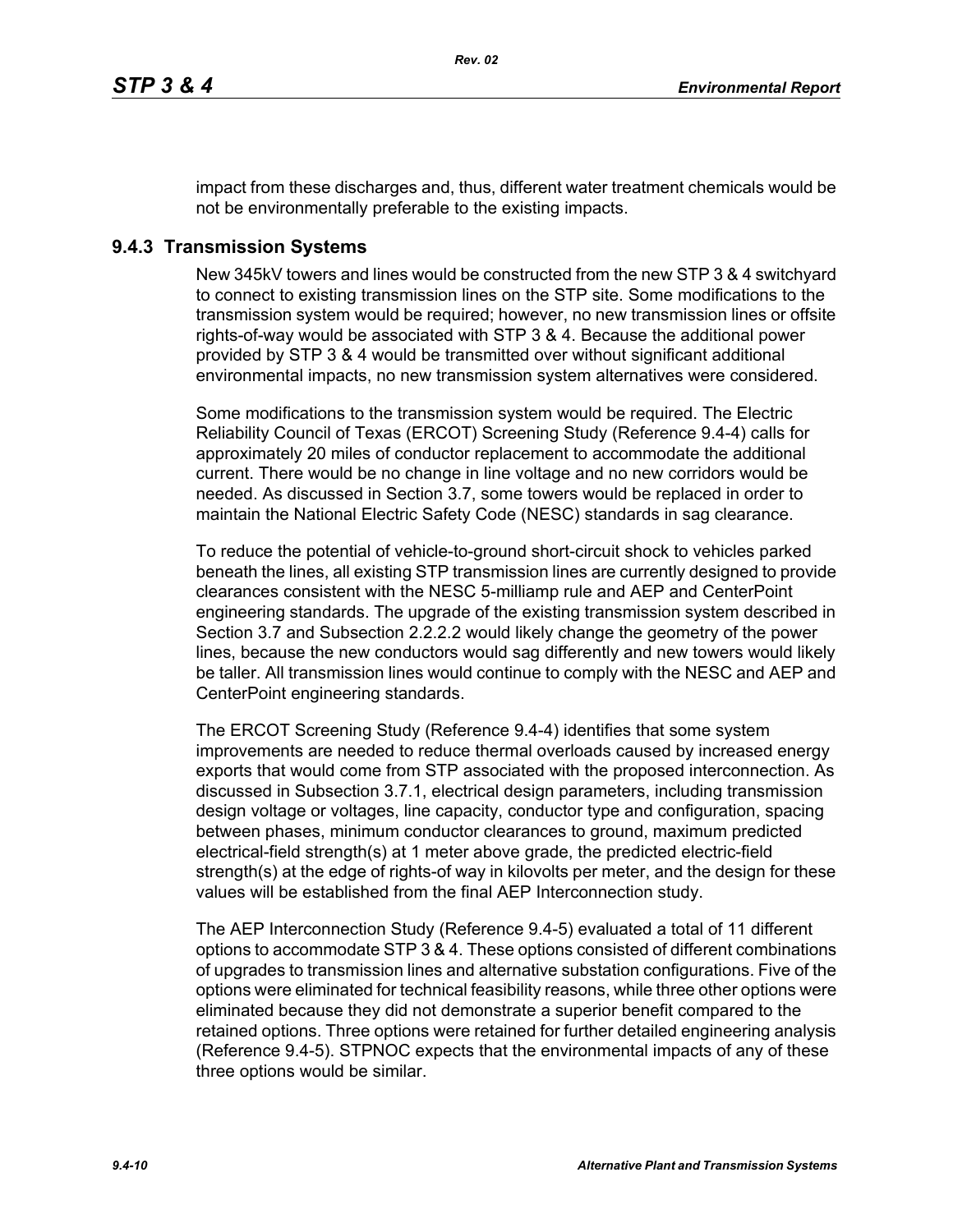## **9.4.4 References**

- 9.4-1 STP (South Texas Project) 1974. South Texas Project Units 1 & 2 Environmental Report, Amendment 2, October 25.
- 9.4-2 "Technical Development Document for the Final Regulations Addressing Cooling Water Intake Structures for New Facilities," EPA (U.S. Environmental Protection Agency), EPA-821-R-01-036, November, 2001.
- 9.4-3 STPNOC (South Texas Project Nuclear Operating Company) 2005. Water Conservation Plan, South Texas Project Electric Generating Station, Rev. 1, May 1.
- 9.4-4 ERCOT (Electric Reliability Council of Texas) 2007. 15INR0008 Generation Interconnect Screening Study, Matagorda County, TX. January 8.
- 9.4-5 "Interconnection Study for New Generation in Matagorda County," AEP (American Electric Power Service Corporation) 2007. 15NR0008, June.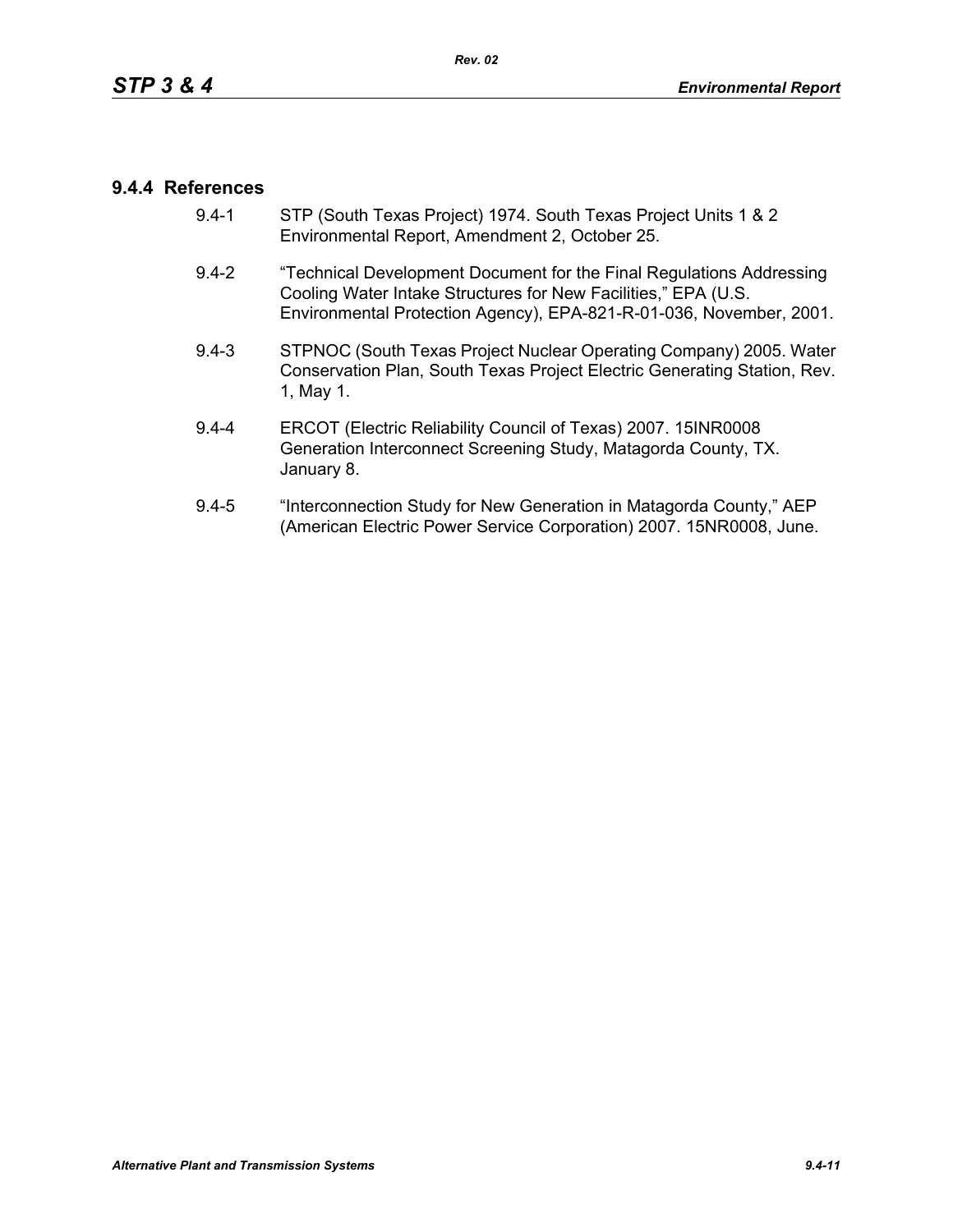| <b>Factors Affecting System</b><br><b>Selection</b>                 | <b>Cooling Reservoir</b><br>(Base Case)                                                                                                                                                                                                                                                                                                                                                                                                                                                              | <b>Spray Canal</b>                                                                                                                                                                                                                     | <b>Mechanical Draft Wet Cooling Tower</b><br>(MDCT)                                                                                                                                                                                                                                                                                                                    |
|---------------------------------------------------------------------|------------------------------------------------------------------------------------------------------------------------------------------------------------------------------------------------------------------------------------------------------------------------------------------------------------------------------------------------------------------------------------------------------------------------------------------------------------------------------------------------------|----------------------------------------------------------------------------------------------------------------------------------------------------------------------------------------------------------------------------------------|------------------------------------------------------------------------------------------------------------------------------------------------------------------------------------------------------------------------------------------------------------------------------------------------------------------------------------------------------------------------|
| Land Use: Onsite Land<br>Considerations [1]                         | Existing 7,000-acre MCR currently<br>operating at the STP site.                                                                                                                                                                                                                                                                                                                                                                                                                                      | Spray canal system (approximately 150<br>acres) could be placed within the<br>existing STP site. An additional 680<br>acres would be required for the intake<br>canal corridor.                                                        | MDCT system (approximately 70<br>acres) could be placed within the<br>existing STP site. An additional 630<br>acres would be required for the intake<br>canal corridor. System could be placed<br>within the confines of the existing STP<br>site.                                                                                                                     |
| Land Use: Terrain<br>considerations                                 | Terrain features of the STP site support<br>a cooling reservoir with adequate<br>capacity to support four units.                                                                                                                                                                                                                                                                                                                                                                                     | Terrain features of the STP site are<br>suitable for a spray canal system.                                                                                                                                                             | Terrain features of the STP site are<br>suitable for a MDCT system.                                                                                                                                                                                                                                                                                                    |
| Water Use: Annual<br><b>Average Consumptive Use</b><br>(acre-ft/yr) | 43,000                                                                                                                                                                                                                                                                                                                                                                                                                                                                                               | 47,000                                                                                                                                                                                                                                 | 45,000                                                                                                                                                                                                                                                                                                                                                                 |
| <b>Atmospheric Effects</b>                                          | NUREG-1555 notes that the plume<br>from a cooling pond like the MCR<br>would exist as a fog over the pond or<br>as ground level fog evaporating within<br>300 meters from the pond, or lift to<br>become stratus for winds less than or<br>equal to 2.2 meters per second.<br>Elevated plumes and the associated<br>shadowing would not be expected from<br>operation of the MCR. In addition,<br>NUREG-1555 concludes that drift from<br>a cooling pond or lake would not need<br>to be considered. | A spray canal system could produce a<br>low-lying visible water droplet plume<br>and encourage formation of fog above<br>the heated pond. These impacts would<br>be localized and short-lived, and would<br>not disrupt the viewscape. | The system would emit water droplets<br>(drift) and intermittently produce a<br>visible vapor plume. The drift droplets<br>would be a minor source of particulate<br>matter and salt deposition. The water<br>vapor plume would not contribute to<br>fogging or icing conditions on local road<br>systems. Aesthetic impacts from the<br>visible plume would be small. |
| Thermal and Physical<br><b>Effects</b>                              | Thermal load to the MCR would be<br>additive to the thermal load from STP 1<br>& 2. The MCR was designed to<br>accommodate the thermal load of four<br>units.                                                                                                                                                                                                                                                                                                                                        | Thermal load would be rejected to the<br>spray canal reducing the thermal load<br>to the MCR relative to the base case.<br>Discharges to the Colorado River<br>would meet water quality standards.                                     | MDCT system would discharge a small<br>thermal load to the MCR relative to the<br>base case. Discharges to the Colorado<br>River would meet water quality<br>standards.                                                                                                                                                                                                |

*Alternative Plant and Transmission Systems* 

Alternative Plant and Transmission Systems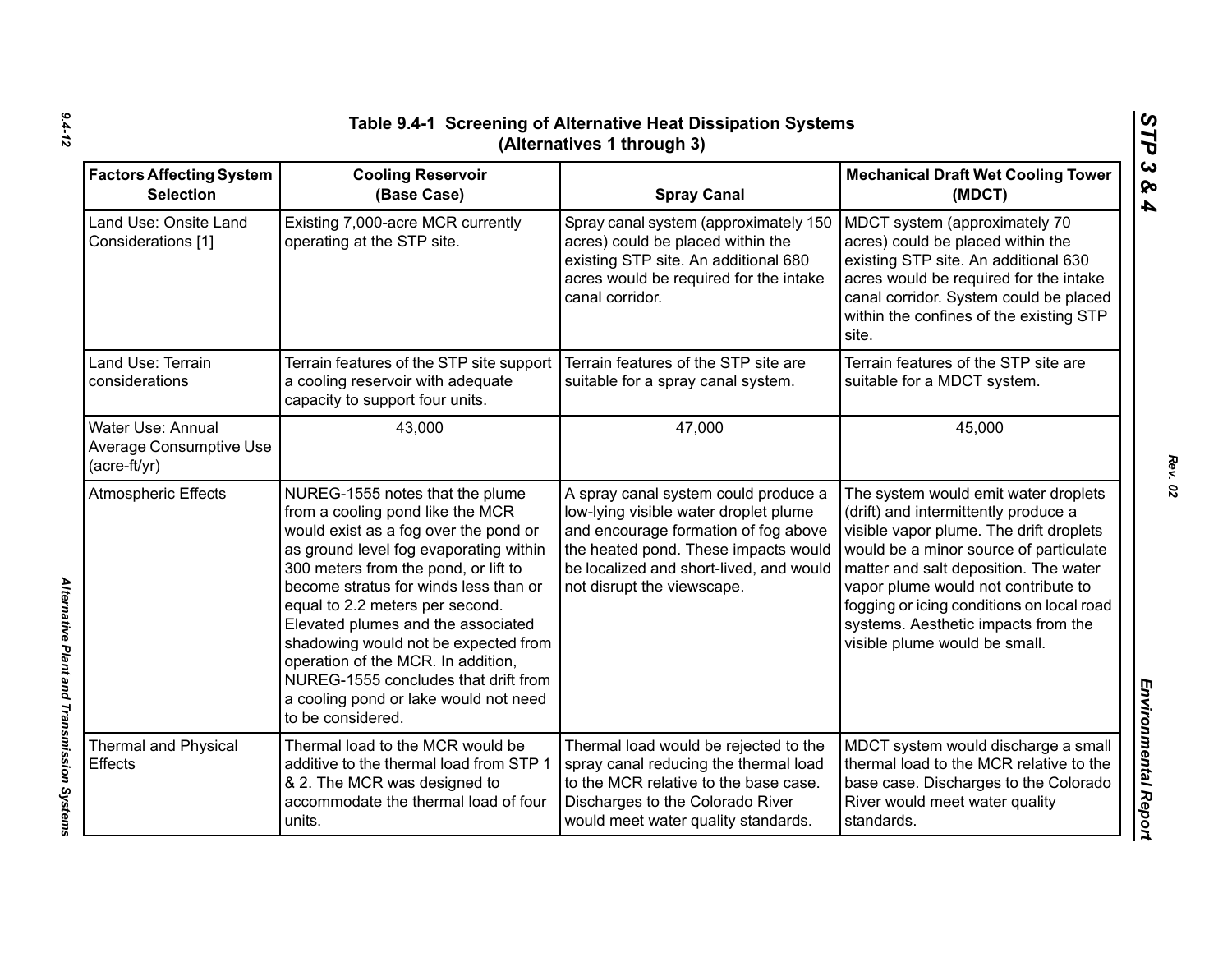| <b>Factors Affecting System</b>                | <b>Cooling Reservoir</b>                                                                                                                                                                                                                                | <b>Spray Canal</b>                                                                                                                                                                                                                                                                                                                                                                                           | <b>Mechanical Draft Wet Cooling Tower</b>                                                                                                                                                                                                                                                                                                                                                                                        |
|------------------------------------------------|---------------------------------------------------------------------------------------------------------------------------------------------------------------------------------------------------------------------------------------------------------|--------------------------------------------------------------------------------------------------------------------------------------------------------------------------------------------------------------------------------------------------------------------------------------------------------------------------------------------------------------------------------------------------------------|----------------------------------------------------------------------------------------------------------------------------------------------------------------------------------------------------------------------------------------------------------------------------------------------------------------------------------------------------------------------------------------------------------------------------------|
| <b>Selection</b>                               | (Base Case)                                                                                                                                                                                                                                             |                                                                                                                                                                                                                                                                                                                                                                                                              | (MDCT)                                                                                                                                                                                                                                                                                                                                                                                                                           |
| Noise Impacts [2]                              | Emits broadband noise that is largely                                                                                                                                                                                                                   | Emits broadband noise that is largely                                                                                                                                                                                                                                                                                                                                                                        | Emits broadband noise that is largely                                                                                                                                                                                                                                                                                                                                                                                            |
|                                                | indistinguishable from background and                                                                                                                                                                                                                   | indistinguishable from background and                                                                                                                                                                                                                                                                                                                                                                        | indistinguishable from background and                                                                                                                                                                                                                                                                                                                                                                                            |
|                                                | unobtrusive. Continuous noise level at                                                                                                                                                                                                                  | unobtrusive. Continuous noise level at                                                                                                                                                                                                                                                                                                                                                                       | unobtrusive. Continuous noise level at                                                                                                                                                                                                                                                                                                                                                                                           |
|                                                | site boundary estimated at 43 dBA.                                                                                                                                                                                                                      | site boundary estimated at 42 dBA.                                                                                                                                                                                                                                                                                                                                                                           | site boundary estimated at 52 dBA.                                                                                                                                                                                                                                                                                                                                                                                               |
| Aesthetics and<br><b>Recreational Benefits</b> | Consumptive water use and discharges<br>for the cooling reservoir would be<br>consistent with minimum stream flow<br>requirements for Colorado River<br>navigation and environmental<br>maintenance, fish and wildlife water<br>demand, and recreation. | Consumptive water use and discharges<br>for a spray canal system would be<br>consistent with minimum stream flow<br>requirements for Colorado River<br>navigation and environmental<br>maintenance, fish and wildlife water<br>demand, and recreation.                                                                                                                                                       | MDCT structures would pose higher<br>visual impacts than cooling reservoir or<br>spray canal alternatives. The plumes<br>resemble clouds and would not disrupt<br>the viewscape. Consumptive water use<br>and discharges for a MDCT system<br>would be consistent with minimum<br>stream flow requirements for Colorado<br>River navigation and environmental<br>maintenance, fish and wildlife water<br>demand, and recreation. |
| Legislative Restrictions                       | Approach and through-screen                                                                                                                                                                                                                             | Intake structure would meet Section                                                                                                                                                                                                                                                                                                                                                                          | Intake structure would meet Section                                                                                                                                                                                                                                                                                                                                                                                              |
|                                                | velocities are regulated by EPA and                                                                                                                                                                                                                     | 316(b) of the CWA and the                                                                                                                                                                                                                                                                                                                                                                                    | 316(b) of the CWA and the                                                                                                                                                                                                                                                                                                                                                                                                        |
|                                                | subject to review under best                                                                                                                                                                                                                            | implementing regulations, as                                                                                                                                                                                                                                                                                                                                                                                 | implementing regulations, as                                                                                                                                                                                                                                                                                                                                                                                                     |
|                                                | management practices (see Section                                                                                                                                                                                                                       | applicable. TPDES discharge permit                                                                                                                                                                                                                                                                                                                                                                           | applicable. TPDES discharge permit                                                                                                                                                                                                                                                                                                                                                                                               |
|                                                | 5.3.1.2). The approach velocity for the                                                                                                                                                                                                                 | thermal discharge limitation would                                                                                                                                                                                                                                                                                                                                                                           | thermal discharge limitation would                                                                                                                                                                                                                                                                                                                                                                                               |
|                                                | intake for STP 1 & 2 was designed to                                                                                                                                                                                                                    | address the additional thermal load                                                                                                                                                                                                                                                                                                                                                                          | address the additional thermal load                                                                                                                                                                                                                                                                                                                                                                                              |
|                                                | be 0.5 fps. The intake structure built for                                                                                                                                                                                                              | from blowdown. Storage of makeup                                                                                                                                                                                                                                                                                                                                                                             | from blowdown. Storage of makeup                                                                                                                                                                                                                                                                                                                                                                                                 |
|                                                | STP 1 & 2 has unused pumping                                                                                                                                                                                                                            | and blowdown at the STP site would                                                                                                                                                                                                                                                                                                                                                                           | and blowdown at the STP site would                                                                                                                                                                                                                                                                                                                                                                                               |
|                                                | capacity to accommodate the new                                                                                                                                                                                                                         | mitigate the impacts to the river.                                                                                                                                                                                                                                                                                                                                                                           | mitigate the impacts to the river.                                                                                                                                                                                                                                                                                                                                                                                               |
|                                                | units. The approach velocity of 0.5 fps                                                                                                                                                                                                                 | Regulatory restrictions would not                                                                                                                                                                                                                                                                                                                                                                            | Regulatory restrictions would not                                                                                                                                                                                                                                                                                                                                                                                                |
|                                                | is not expected to change when STP 3                                                                                                                                                                                                                    | negatively impact application of this                                                                                                                                                                                                                                                                                                                                                                        | negatively impact application of this                                                                                                                                                                                                                                                                                                                                                                                            |
|                                                | & 4 become operational.                                                                                                                                                                                                                                 | heat dissipation system.                                                                                                                                                                                                                                                                                                                                                                                     | heat dissipation system.                                                                                                                                                                                                                                                                                                                                                                                                         |
| Is this a suitable alternative                 | Yes                                                                                                                                                                                                                                                     | Yes                                                                                                                                                                                                                                                                                                                                                                                                          | Yes                                                                                                                                                                                                                                                                                                                                                                                                                              |
| for the STP site?<br>locations.                |                                                                                                                                                                                                                                                         | [1] Acreage does not include land requirements (2,25 acres) associated with storage reservoirs for makeup water and blowdown for the spray<br>canal and cooling towers systems. The existing 7000-acre MCR was assumed to fulfill these water storage requirements.<br>[2] Continuous noise only. Estimate does not include intermittent noise due to makeup pumps and traveling water screens at the intake |                                                                                                                                                                                                                                                                                                                                                                                                                                  |

# **Table 9.4-1 Screening of Alternative Heat Dissipation Systems (Alternatives 1 through 3) (Continued)**

 $9.4 - 13$ 

*Rev. 02*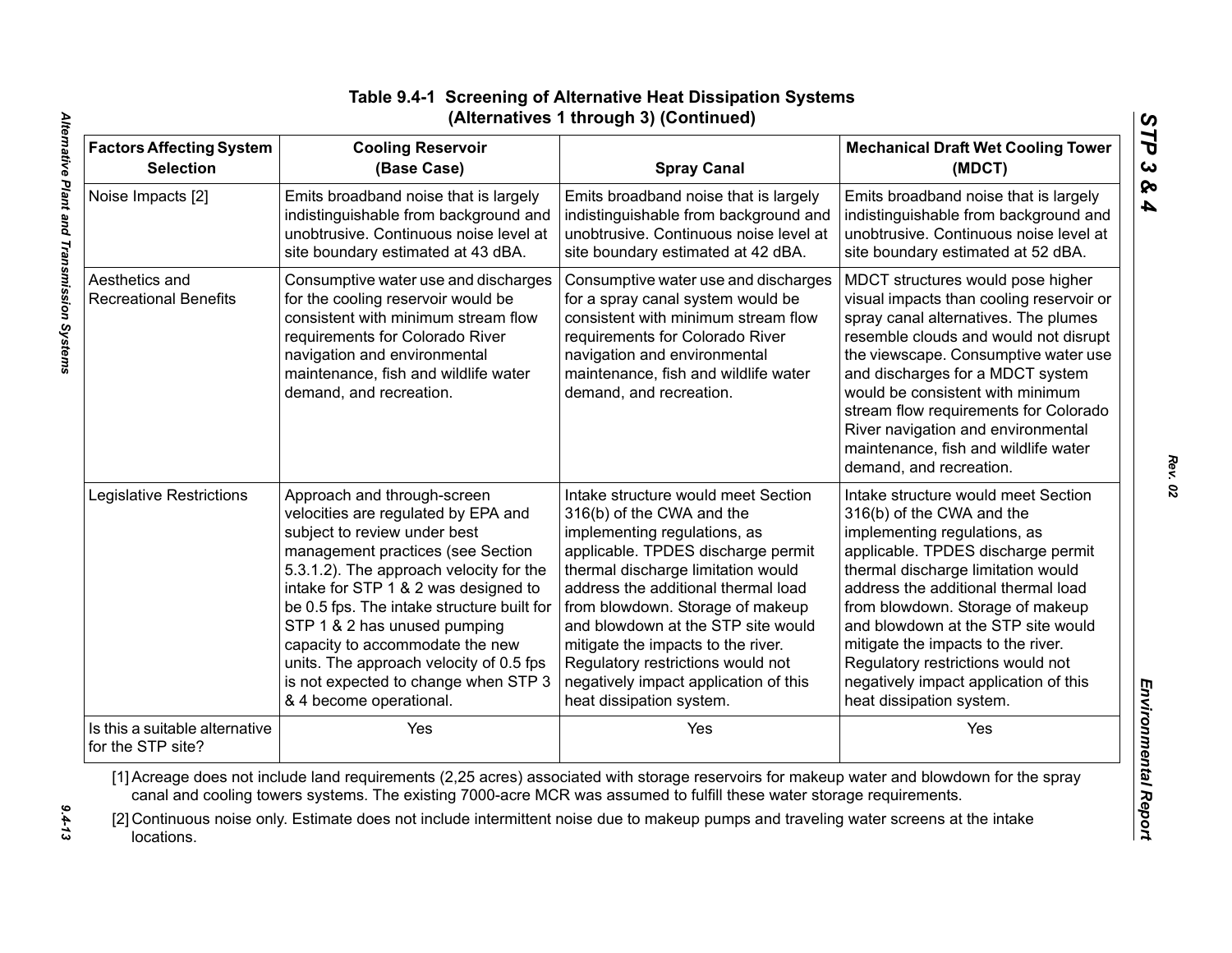| <b>Factors Affecting System</b><br><b>Selection</b>           | <b>Natural Draft Wet Cooling Towers</b><br>(NDCT)                                                                                                                                                                                                                                                                                                                         | <b>Mechanical Draft Wet/Dry Cooling</b><br><b>Towers (MDW/DCT)</b>                                                                                                                                                                                                                                                                                                                       | <b>Fan-Assisted Natural Draft Cooling</b><br><b>Towers (FNDCT)</b>                                                                                                                                                                                                                                                                                                     |  |
|---------------------------------------------------------------|---------------------------------------------------------------------------------------------------------------------------------------------------------------------------------------------------------------------------------------------------------------------------------------------------------------------------------------------------------------------------|------------------------------------------------------------------------------------------------------------------------------------------------------------------------------------------------------------------------------------------------------------------------------------------------------------------------------------------------------------------------------------------|------------------------------------------------------------------------------------------------------------------------------------------------------------------------------------------------------------------------------------------------------------------------------------------------------------------------------------------------------------------------|--|
| Land Use: Onsite Land<br>Considerations [1]                   | NDCT system (approximately 80<br>acres) could be placed within the<br>existing STP site. An additional 630<br>acres would be required for the<br>intake canal corridor.                                                                                                                                                                                                   | MDW/DCT system (~70 acres) could<br>be placed within the existing STP site.<br>An additional 630 acres would be<br>required for the intake canal corridor.                                                                                                                                                                                                                               | Fan-assisted NDCT system<br>(approximately 70 acres) could be<br>placed within the existing STP site. An<br>additional 630 acres would be required<br>for the intake canal corridor.                                                                                                                                                                                   |  |
| Land Use: Terrain<br>considerations                           | Terrain features of the STP site are<br>suitable for a NDCT system.                                                                                                                                                                                                                                                                                                       | Terrain features of the STP site are<br>suitable for a MDW/DCT system.                                                                                                                                                                                                                                                                                                                   | Terrain features of the STP site are<br>suitable for a fan-assisted NDCT<br>system.                                                                                                                                                                                                                                                                                    |  |
| Water Use: Annual Average<br>Consumptive Use (acre-<br>ft/yr) | 45,000                                                                                                                                                                                                                                                                                                                                                                    | 42,000                                                                                                                                                                                                                                                                                                                                                                                   | 45,000                                                                                                                                                                                                                                                                                                                                                                 |  |
| Atmospheric Effects                                           | The system would emit water<br>droplets (drift) and intermittently<br>produce a visible vapor plume. The<br>drift droplets would be a minor<br>source of particulate matter and salt<br>deposition. The water vapor plume<br>would not contribute to fogging or<br>icing conditions on local road<br>systems. Aesthetic impacts from the<br>visible plume would be small. | The system would emit water droplets<br>(drift) and intermittently produce a<br>visible vapor plume. The drift droplets<br>would be a minor source of particulate<br>matter and salt deposition. The water<br>vapor plume would result in minimal<br>additional fogging but no icing<br>conditions on local road systems.<br>Aesthetic impacts from the visible<br>plume would be small. | The system would emit water droplets<br>(drift) and intermittently produce a<br>visible vapor plume. The drift droplets<br>would be a minor source of particulate<br>matter and salt deposition. The water<br>vapor plume would not contribute to<br>fogging or icing conditions on local road<br>systems. Aesthetic impacts from the<br>visible plume would be small. |  |
| <b>Thermal and Physical</b><br><b>Effects</b>                 | NDCT system would discharge a<br>small thermal load to the MCR<br>relative to the base case. Discharges<br>to the Colorado River would meet<br>water quality standards.                                                                                                                                                                                                   | MDW/DCT system would discharge a<br>small thermal load to the MCR relative<br>to the base case. Discharges to the<br>Colorado River would meet water<br>quality standards.                                                                                                                                                                                                               | Fan-assisted NDCT system would<br>discharge a small thermal load to the<br>MCR relative to the base case.<br>Discharges to the Colorado River<br>would meet water quality standards.                                                                                                                                                                                   |  |
| Noise Impacts [2]                                             | Emits broadband noise that is largely<br>indistinguishable from background<br>and unobtrusive. Continuous noise<br>level at site boundary estimated at<br>44 dBA.                                                                                                                                                                                                         | Emits broadband noise that is largely<br>indistinguishable from background and<br>unobtrusive. Continuous noise level at<br>site boundary estimated at 52 dBA.                                                                                                                                                                                                                           | Emits broadband noise that is largely<br>indistinguishable from background and<br>unobtrusive. Continuous noise level at<br>site boundary estimated at 54 dBA.                                                                                                                                                                                                         |  |

*Alternative Plant and Transmission Systems* 

Alternative Plant and Transmission Systems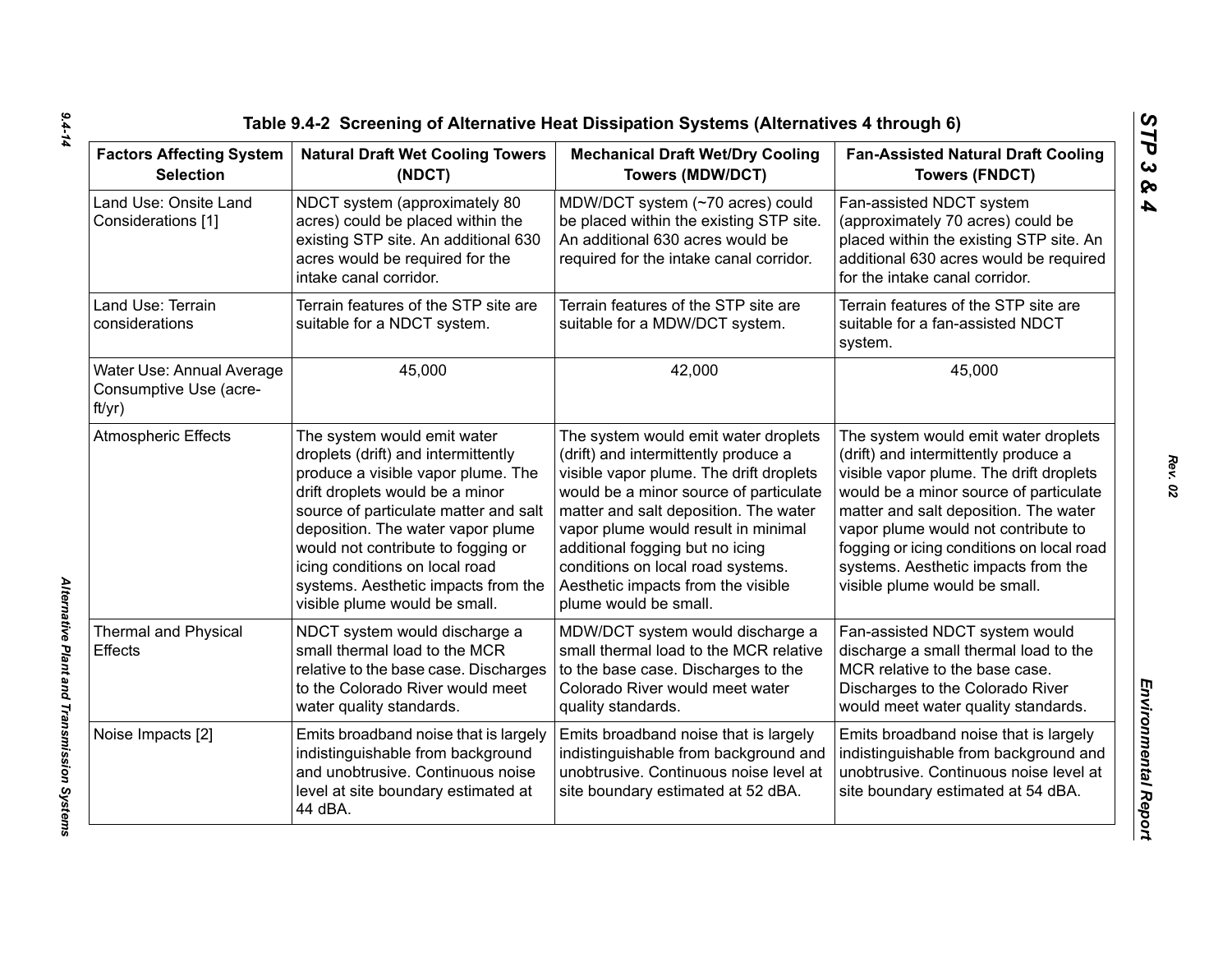| <b>Factors Affecting System</b><br><b>Selection</b> | <b>Natural Draft Wet Cooling Towers</b><br>(NDCT)                                                                                                                                                                                                                                                                                                                                                                                             | <b>Mechanical Draft Wet/Dry Cooling</b><br><b>Towers (MDW/DCT)</b>                                                                                                                                                                                                                                                                                                                                                                            | <b>Fan-Assisted Natural Draft Cooling</b><br><b>Towers (FNDCT)</b>                                                                                                                                                                                                                                                                                                                                                                                                              |  |
|-----------------------------------------------------|-----------------------------------------------------------------------------------------------------------------------------------------------------------------------------------------------------------------------------------------------------------------------------------------------------------------------------------------------------------------------------------------------------------------------------------------------|-----------------------------------------------------------------------------------------------------------------------------------------------------------------------------------------------------------------------------------------------------------------------------------------------------------------------------------------------------------------------------------------------------------------------------------------------|---------------------------------------------------------------------------------------------------------------------------------------------------------------------------------------------------------------------------------------------------------------------------------------------------------------------------------------------------------------------------------------------------------------------------------------------------------------------------------|--|
| Aesthetics and Recreational<br><b>Benefits</b>      | NDCT structures would pose the<br>highest visual impact due to their<br>height (approximately 500 feet). The<br>plumes resemble clouds and would<br>not disrupt the viewscape.<br>Consumptive water use and<br>discharges for a NDCT system<br>would be consistent with minimum<br>stream flow requirements for<br>Colorado River navigation and<br>environmental maintenance, fish and<br>wildlife water demand, and<br>recreation.          | MDW/DCT structures would pose<br>higher visual impacts than cooling<br>reservoir or spray canal alternatives.<br>The plumes resemble clouds and<br>would not disrupt the viewscape.<br>Consumptive water use and discharges<br>for a MDW/DCT system would be<br>consistent with minimum stream flow<br>requirements for Colorado River<br>navigation and environmental<br>maintenance, fish and wildlife water<br>demand, and recreation.     | Fan-assisted NDCT structures (height<br>$\sim$ 180 ft) would pose visual impacts<br>greater than MDCT but less than<br>conventional NDCT. The plumes<br>resemble clouds and would not disrupt<br>the viewscape.<br>Consumptive water use and discharges<br>for a fan-assisted NDCT system would<br>be consistent with minimum stream<br>flow requirements for Colorado River<br>navigation and environmental<br>maintenance, fish and wildlife water<br>demand, and recreation. |  |
| Legislative Restrictions                            | Intake structure would meet Section<br>316(b) of the CWA and the<br>implementing regulations, as<br>applicable. TPDES discharge permit<br>thermal discharge limitation would<br>address the additional thermal load<br>from blowdown. Storage of makeup<br>and blowdown at the STP site would<br>mitigate the impacts to the river.<br>Regulatory restrictions would not<br>negatively impact application of this<br>heat dissipation system. | Intake structure would meet Section<br>316(b) of the CWA and the<br>implementing regulations, as<br>applicable. TPDES discharge permit<br>thermal discharge limitation would<br>address the additional thermal load<br>from blowdown. Storage of makeup<br>and blowdown at the STP site would<br>mitigate the impacts to the river.<br>Regulatory restrictions would not<br>negatively impact application of this<br>heat dissipation system. | Intake structure would meet Section<br>316(b) of the CWA and the<br>implementing regulations, as<br>applicable. TPDES discharge permit<br>thermal discharge limitation would<br>address the additional thermal load<br>from blowdown. Storage of makeup<br>and blowdown at the STP site would<br>mitigate the impacts to the river.<br>Regulatory restrictions would not<br>negatively impact application of this<br>heat dissipation system.                                   |  |
| Is this a suitable alternative<br>for the STP site? | Yes                                                                                                                                                                                                                                                                                                                                                                                                                                           | Yes                                                                                                                                                                                                                                                                                                                                                                                                                                           | Yes                                                                                                                                                                                                                                                                                                                                                                                                                                                                             |  |
| locations.                                          |                                                                                                                                                                                                                                                                                                                                                                                                                                               | [1] Acreage does not include land requirements (2125 acres) associated with storage reservoirs for makeup water and blowdown for the spray<br>canal and cooling towers systems. The existing 7000-acre MCR was assumed to fulfill these water storage requirements.<br>[2] Continuous noise only. Estimate does not include intermittent noise due to makeup pumps and traveling water screens at the intake                                  |                                                                                                                                                                                                                                                                                                                                                                                                                                                                                 |  |

 $9.4 - 15$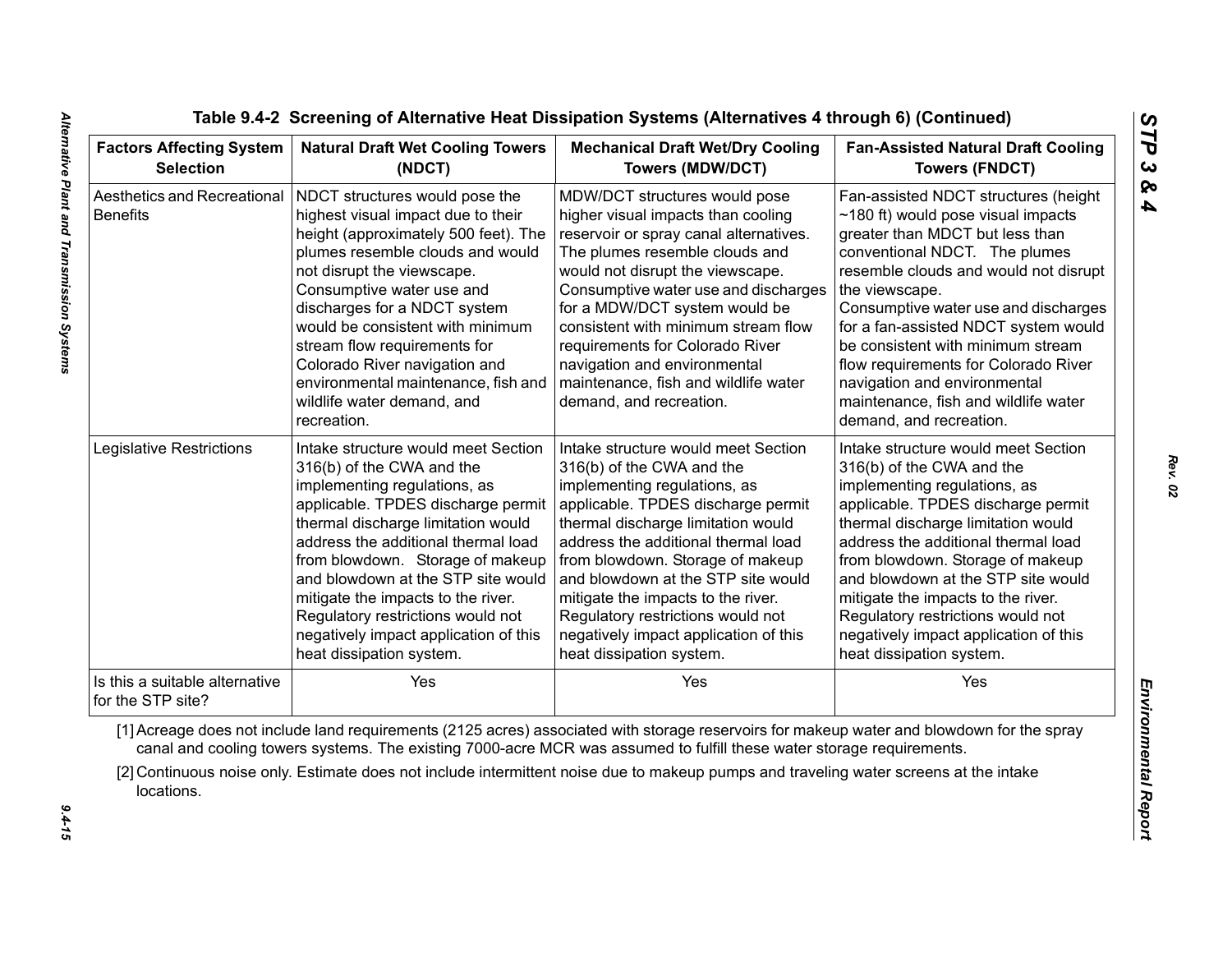| <b>Attribute</b>                                    | <b>Option 1 - Intake Along</b><br><b>Existing Dike</b>                                                                                                                                | <b>Option 2 - Intake West of Combined</b><br>STP 1 & 2 and 3 & 4 Discharge                                                                                                                                                                                                         | <b>Option 3 - Offshore</b><br><b>Intake</b>                       | Option 4 - Intake<br><b>Between Existing</b><br>STP 1 & 2 Intake and<br><b>Discharge</b>                                                                                                                                                 |
|-----------------------------------------------------|---------------------------------------------------------------------------------------------------------------------------------------------------------------------------------------|------------------------------------------------------------------------------------------------------------------------------------------------------------------------------------------------------------------------------------------------------------------------------------|-------------------------------------------------------------------|------------------------------------------------------------------------------------------------------------------------------------------------------------------------------------------------------------------------------------------|
| <b>MCR Perimeter</b><br><b>Embankment Integrity</b> | Provides sufficient clear<br>distance from the<br>excavation for construction<br>of the intake structure to the<br>perimeter embankment to<br>pose no risk to<br>embankment integrity | Intake structure located at least 200<br>feet from base of perimeter<br>embankment to eliminate possible<br>stability issues and embankment<br>displacement/deformation.<br>Approximately 400 foot width cut from<br>top of berm to allow passage for<br>circulating water piping. | Similar to Option 2                                               | Similar to Option 2                                                                                                                                                                                                                      |
| Room for Expansion                                  | Location can accommodate<br>a larger intake structure<br>with minor adjustments                                                                                                       | <b>NA</b>                                                                                                                                                                                                                                                                          | <b>NA</b>                                                         | Limited space and<br>accessibility for<br>construction activities.<br>Location does not allow for<br>expansion (e.g., if required<br>flow rates increase due to<br>condenser configuration)                                              |
| Ease of Construction                                | Optimum access allowing<br>straight forward<br>construction methods                                                                                                                   | <b>NA</b>                                                                                                                                                                                                                                                                          | Cost of underwater<br>construction would be<br>prohibitively high | Circulating water piping<br>would block existing<br>access road from<br>embankment base road to<br>top of berm road.<br>Unacceptable to obstruct<br>the access road as it is<br>used daily to service the<br>STP 1 & 2 intake structure. |
| Cooling Efficiency                                  | <b>NA</b>                                                                                                                                                                             | Could impede cooling efficiency by the<br>MCR as it reduces by half the cooling<br>water flow path between the discharge<br>outfall and the respective intakes of<br>either the existing plant or the new<br>units                                                                 | <b>NA</b>                                                         | <b>NA</b>                                                                                                                                                                                                                                |

*Alternative Plant and Transmission Systems* 

Alternative Plant and Transmission Systems